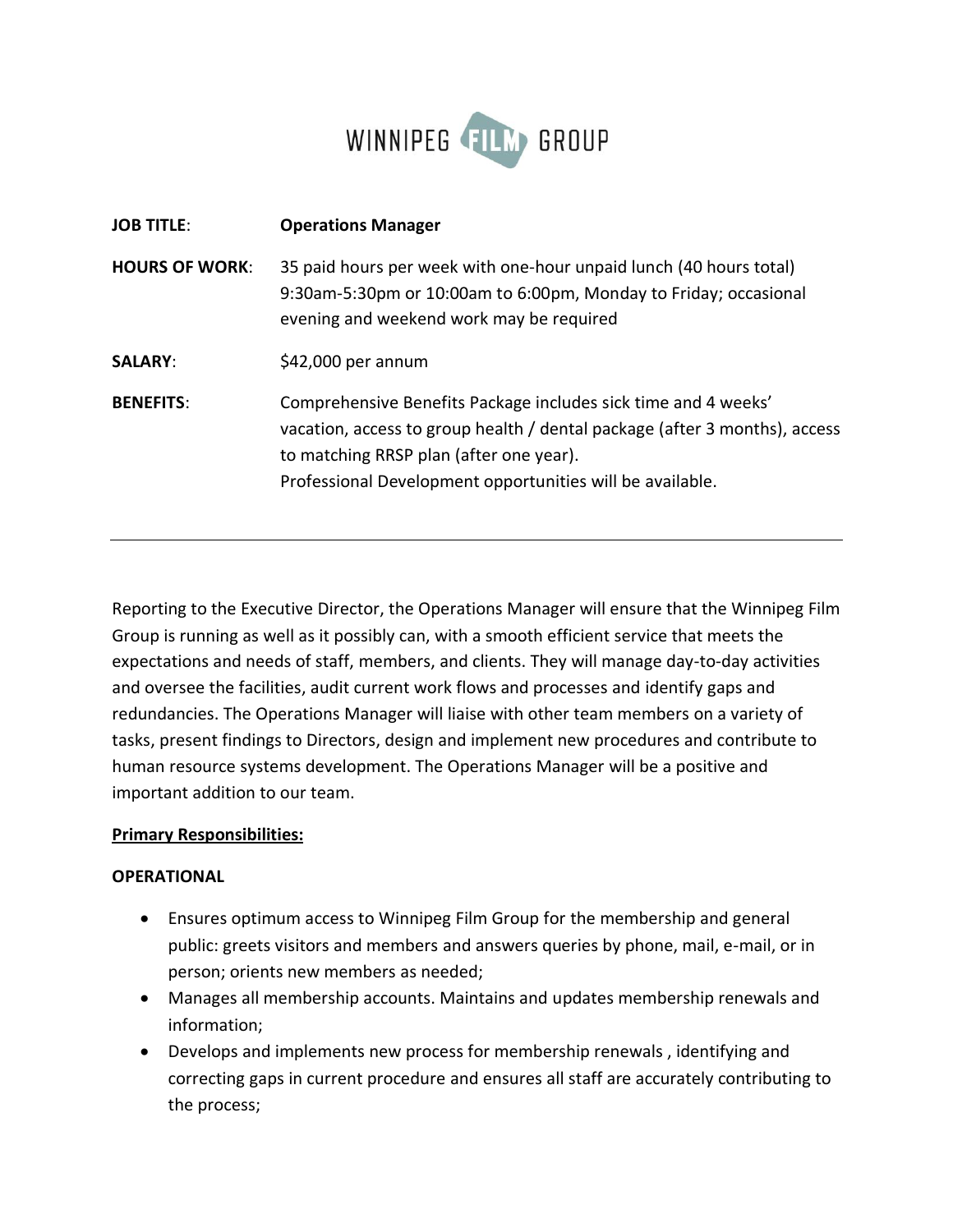- Manages the organization's contact database;
- In conjunction with department Directors oversees all operations of the WFG's spaces, including offices, production studios, distribution vault and storage facilities;
- Works in conjunction with Cinematheque's Operations Manager, as required;
- Manages independent contractors and suppliers;
- Manages office operations including coordination of IT, security and telephone systems; file management and purchasing of supplies;
- Provides guidance for administration of programming events, as required;
- Manages membership list and admin duties for the Annual General Meeting;
- Maintains up to date information regarding Manitoba Employment Standards and ensures all staff are compliant and all Directors and Managers are informed;
- Advises Directors on staff hiring processes, and contributes to the orientation of new staff;
- Requests funds annually for summer student position(s), as needed;
- Works with Directors on requests to funders, foundations, prospective sponsors, etc. as needed;
- Represents WFG publicly as required;
- Manages overall internal and external communications of centre (social media, newsletter, staff calendar, etc.).

# **FINANCIAL**

- Works with Executive Director to oversee day to day financial policies of organization;
- Tracks expenditures for the centre in conjunction with the Directors;
- Follows the guidelines and policies of the centre when handling financial transactions;
- Maintains confidentiality of all financial and personnel records, and any other sensitive material;
- Administers daily finances for the organization in conjunction with WFG's Bookkeeper and Directors including:
	- o Receiving incoming invoices and preparing them for bookkeeper;
	- o Preparing invoices for rentals, memberships and workshops as required in conjunction with other staff;
	- o Preparing and making bank deposits for the organization;
	- o Administering petty cash, Square, and credit card;
	- o Participating in any financial audits as required;
- Assists with grant applications and reporting as required;
- Assists Executive Director with CADAC reporting;
- Assists with preparation of year-end financial reporting, liaises with auditor and prepares financial records for audit in conjunction with bookkeeper and Director.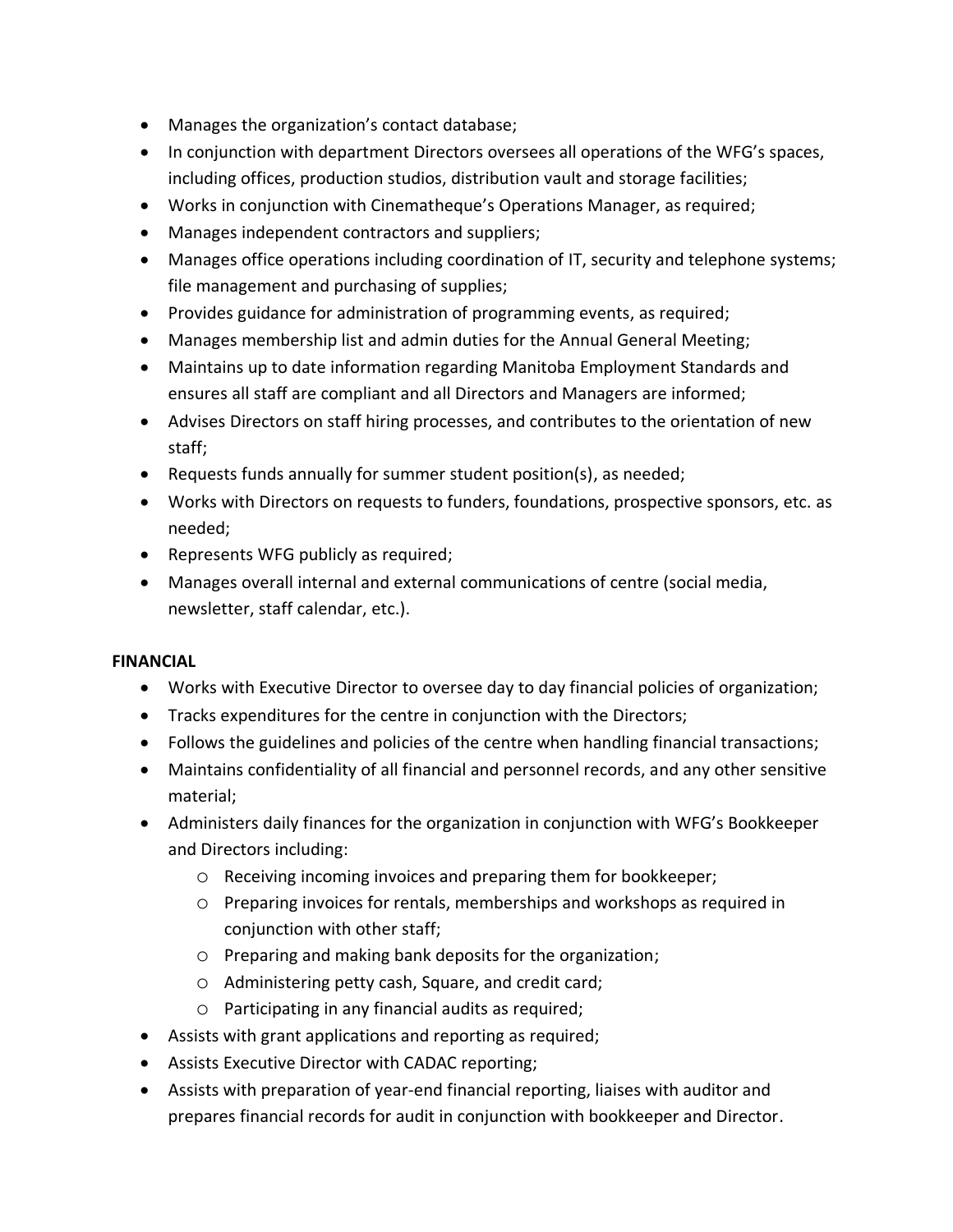There is also an opportunity for the Operations Manager to initiate projects that are of interest to them personally, artistic or otherwise.

### **Qualifications & Assets:**

- Highly organized, dependable and detail-orientated with a demonstrated attention to accuracy
- Ability to work calmly and efficiently under pressure
- Demonstrated project management including ability to prioritize multiple tasks, deadlines and changing priorities
- Analytical and able to problem solve
- Familiarity with CADAC reporting
- Personable and affable; Positive attitude and the ability to work in and adapt to a bustling team environment
- Mature with a high sense of confidentiality
- Understanding of bookkeeping processes and procedures
- High-level written and oral Communication Skills
- Leadership and Conflict Management experience would be an asset
- Proficiency in Microsoft Office Suite is required
- Knowledge of QuickBooks, Mailchimp, Exceed, Photoshop would be an asset
- Knowledge of French or a second language would be an asset

# **HOW TO APPLY**

# **Deadline to Apply: May 16 at midnight CDT**

Interested individuals are invited to apply by submitting:

A cover letter that outlines your related skills, and work and life experiences

A CV/resume that directly summarizes your professional, educational, and volunteer experience related to this position.

Three professional references.

Applications can be sent by mail or e-mail or dropped off. No faxes, please.

E-mail submission in Word or PDF formats only, with the subject line "Operations Manager Application" to [director@winnipegfilmgroup.com](mailto:wfgpresident@gmail.com)

Questions regarding the position may be addressed to [director@winnipegfilmgroup.com](mailto:wfgpresident@gmail.com) with the subject line "Attn: Hiring Committee." Please ensure you have read the job posting fully, with attention to detail, prior to inquiring.